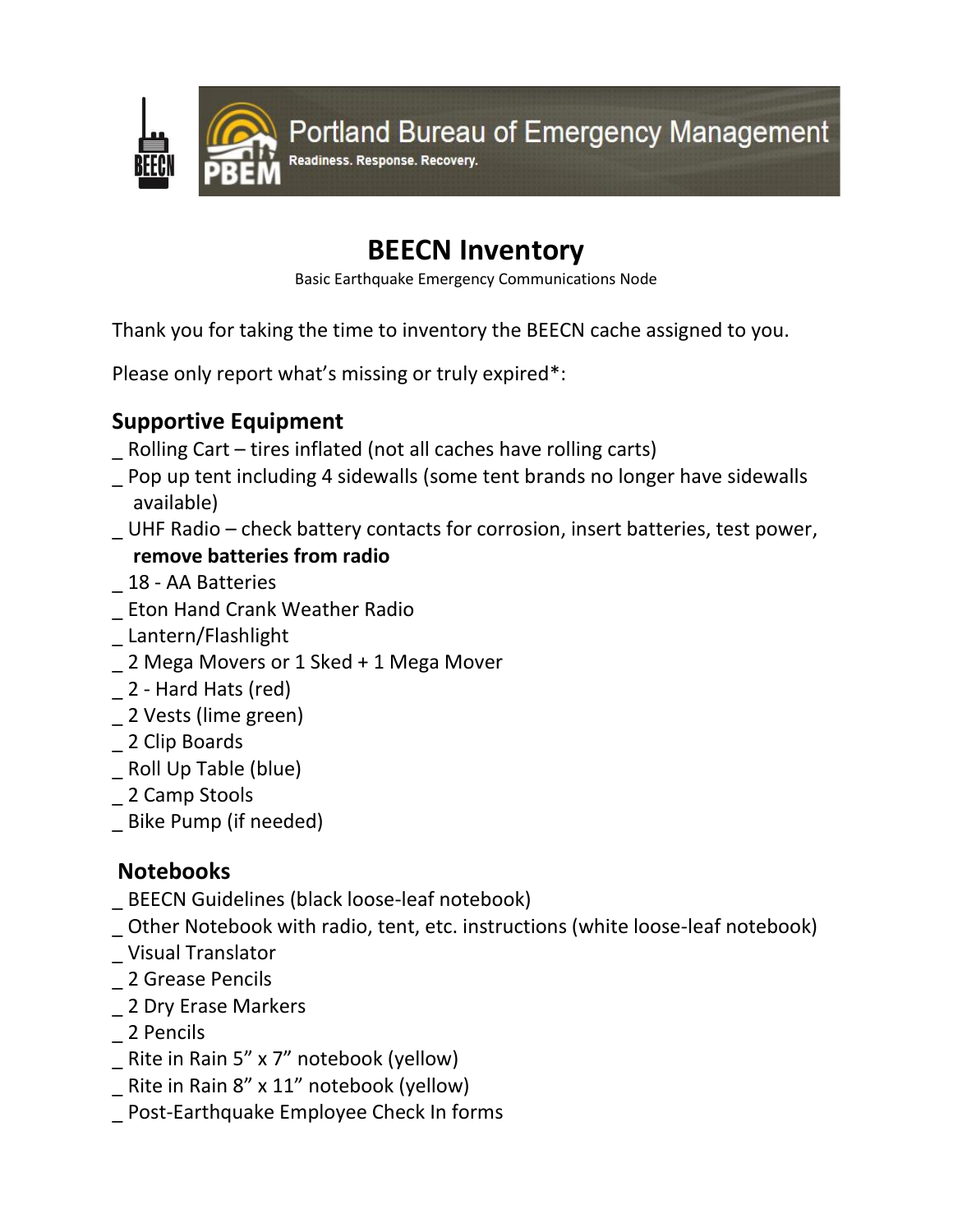#### **Small Duffel**

- \_ 48\* oz. Hand Sanitizer
- 24\* oz. Liquid Soap
- \_ 20\* N95 Masks
- \_ 2 Bandage Shears (scissors)
- \_ 10 Infectious Waste Disposal Bags (red)
- \_ 4 pair Protective Eyewear
- 2 Tweezers (a.k.a. forceps)
- \_ 4 Adult CPR Masks
- \_ 2 Child CPR Masks
- \_ 2 Rolls Duct Tape

#### **Large Duffel**

- 25<sup>\*</sup> or more Disinfecting Wipes (a.k.a. Sani-Hands)
- \_ 1\* Box of 25 packets of Triple Antibiotic Ointment
- \_ 4 Rolls Surgical Tape (.5")
- \_ 4 Rolls Surgical Tape (1")
- \_ 2 Rolls Surgical Tape (2")
- 12\* Chemical Hot Packs
- \_ 10 Chemical Cold Packs (most cold packs don't expire)
- \_ 100 4" x 4" Nonsterile gauze sponges
- \_ 12 4" Roller Bandages
- \_ 100\* Large Nitrile Exam Gloves
- \_ 100\* Small Nitrile Exam Gloves
- \_ 1 Box of 50 or more 1" Sterile Adhesive Bandages (a.k.a. Band Aids)
- \_ 1 Box of 50 or more 2" Sterile Adhesive Bandages (a.k.a. Band Aids)
- \_ 1 Box of 25 5" x 9" Sterile Bulk Dressings
- \_ 1 Box of 20 8" x 10" Sterile Bulk Dressings
- \_ 4\* Compression Bandages (a.k.a. The Emergency Bandage)
- \_ 24 Triangular Bandages
- \_ 5 4" Ace Bandages
- \_ 100 Thermal Blankets (a.k.a. Space Blankets)
- 24 Feminine hygiene pads (2 packs)

**\* Check expiration date.** PBEM follows Portland Fire & Rescue guidelines and uses items for one year past marked expiration dates. **Do Not** keep truly expired items for "back up", throw them out because they may not have the needed strength or potency to be effective. Batteries are an exception to this rule.